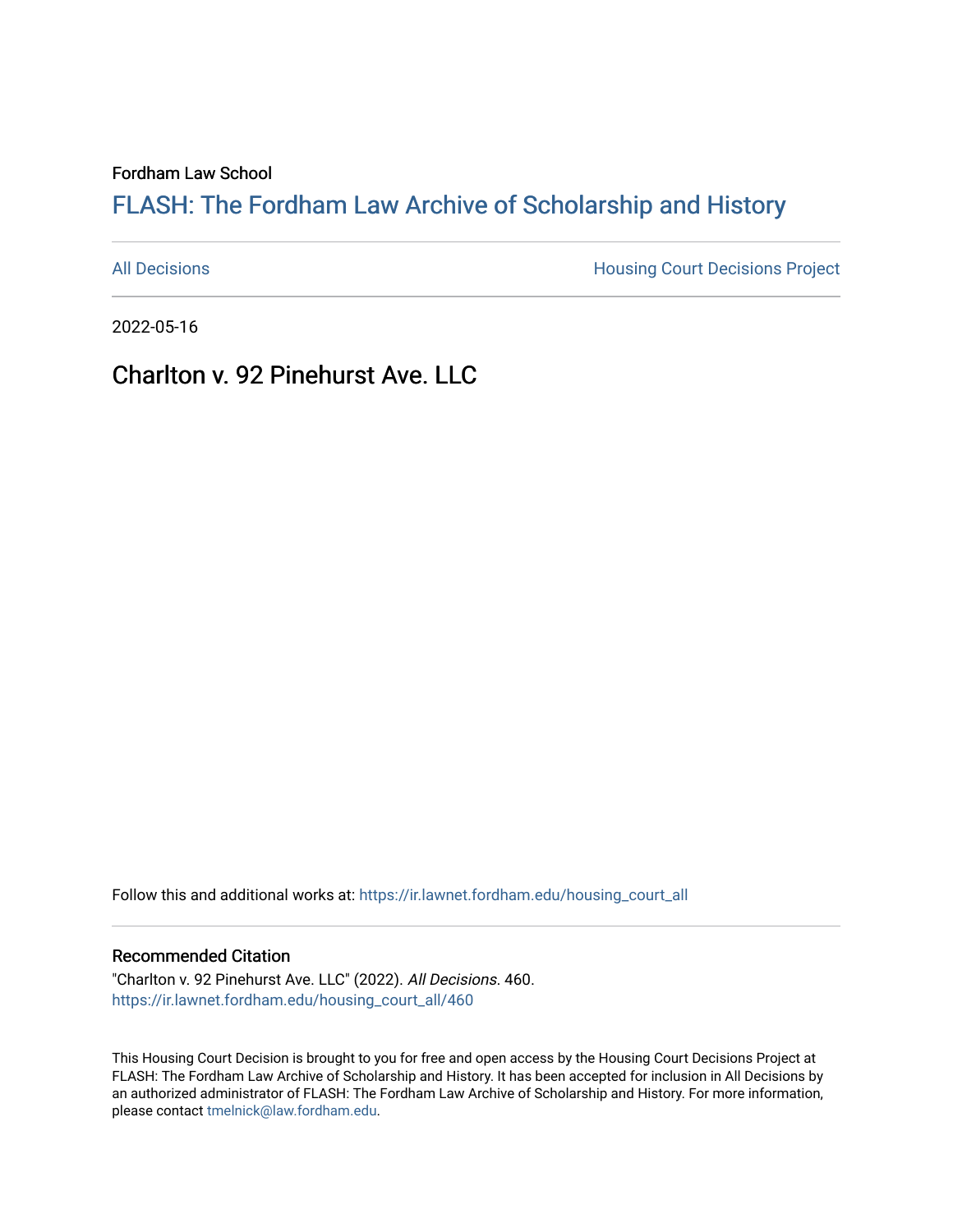| <b>Charlton v 92 Pinehurst Ave. LLC</b>                                                                                                                                                                                                |
|----------------------------------------------------------------------------------------------------------------------------------------------------------------------------------------------------------------------------------------|
| 2022 NY Slip Op 31734(U)                                                                                                                                                                                                               |
| May 16, 2022                                                                                                                                                                                                                           |
| <b>Supreme Court, New York County</b>                                                                                                                                                                                                  |
| Docket Number: Index No. 151342-2021                                                                                                                                                                                                   |
| Judge: Lynn R. Kotler                                                                                                                                                                                                                  |
| Cases posted with a "30000" identifier, i.e., 2013 NY Slip<br>Op 30001(U), are republished from various New York<br>State and local government sources, including the New<br><b>York State Unified Court System's eCourts Service.</b> |
| This opinion is uncorrected and not selected for official<br>publication.                                                                                                                                                              |